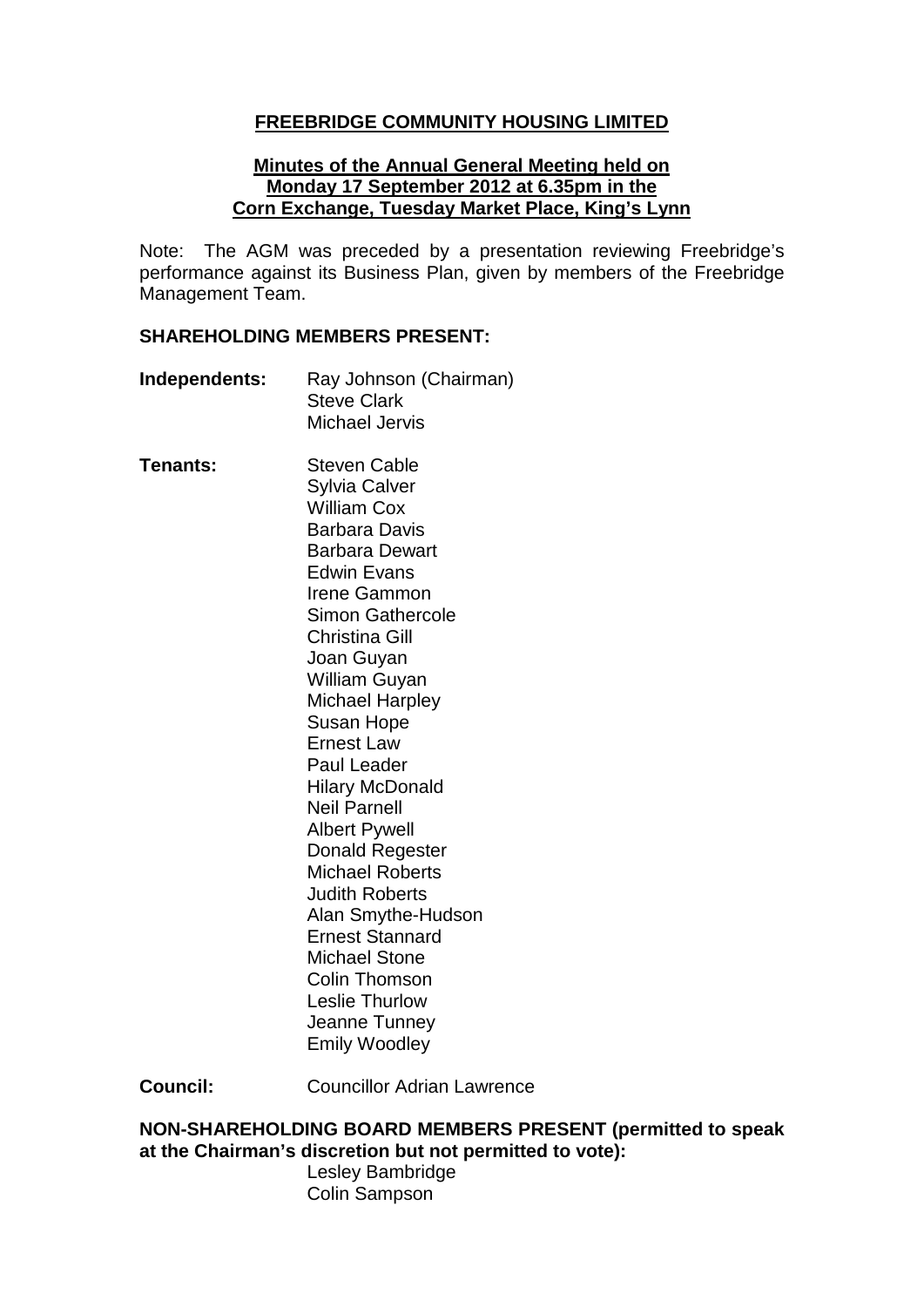### **IN ATTENDANCE:**

| <b>Tony Hall</b>     | <b>Chief Executive</b>                   |
|----------------------|------------------------------------------|
| Sean Kent            | <b>Deputy Chief Executive</b>            |
| <b>Robert Clarke</b> | <b>Assistant Director of Housing</b>     |
| Dave Clements        | <b>Assistant Director of Information</b> |
|                      | Communications Technology<br>and         |
|                      | <b>Office Services</b>                   |
| <b>Colin Davison</b> | <b>Assistant Director of Property</b>    |
|                      | <b>Services</b>                          |
| Malcolm Fry          | <b>Assistant Director of Finance</b>     |
| Michelle Playford    | <b>Assistant Director of</b>             |
|                      | Communications and Engagement            |
| Angus MacQueen       | <b>Company Secretary</b>                 |

Some Freebridge employees attended the Meeting as observers.

# **1. APOLOGIES**

Apologies for absence were received from the following Independent Shareholders: Matthew Brown and Ian Pinches.

Apologies for absence were received from the following Tenant Shareholders: Christine Cox, Christine Elflett, Leslie Elflett, John Fox, Angela French, Leonard French, Glenn Gillott, Valerie Gooding, Paul Harriman, Albert Havard, Richard Hegarty, Peter Jackson, Vera Jackson, Celia Jayne, Michael Jordan, Ralph Phillips, George Rushbrook, Patricia Starr, Margaret Warren and Beatrice Whitfield.

John Fox had appointed the Chairman as his proxy.

# **2. MINUTES**

Having been duly proposed and seconded, it was

**RESOLVED:** That the minutes of the Annual General Meeting held on 20 September 2011 be confirmed as a correct record and signed by the Chairman.

### **3. AMENDMENTS TO THE RULES**

The Meeting considered suggested changes to the Rules. The Company Secretary explained the rationale behind the changes.

Having been duly proposed and seconded, it was

# **RESOLVED:**

1) That Rule C18.3 be amended so that it reads "to elect tenant and independent board members".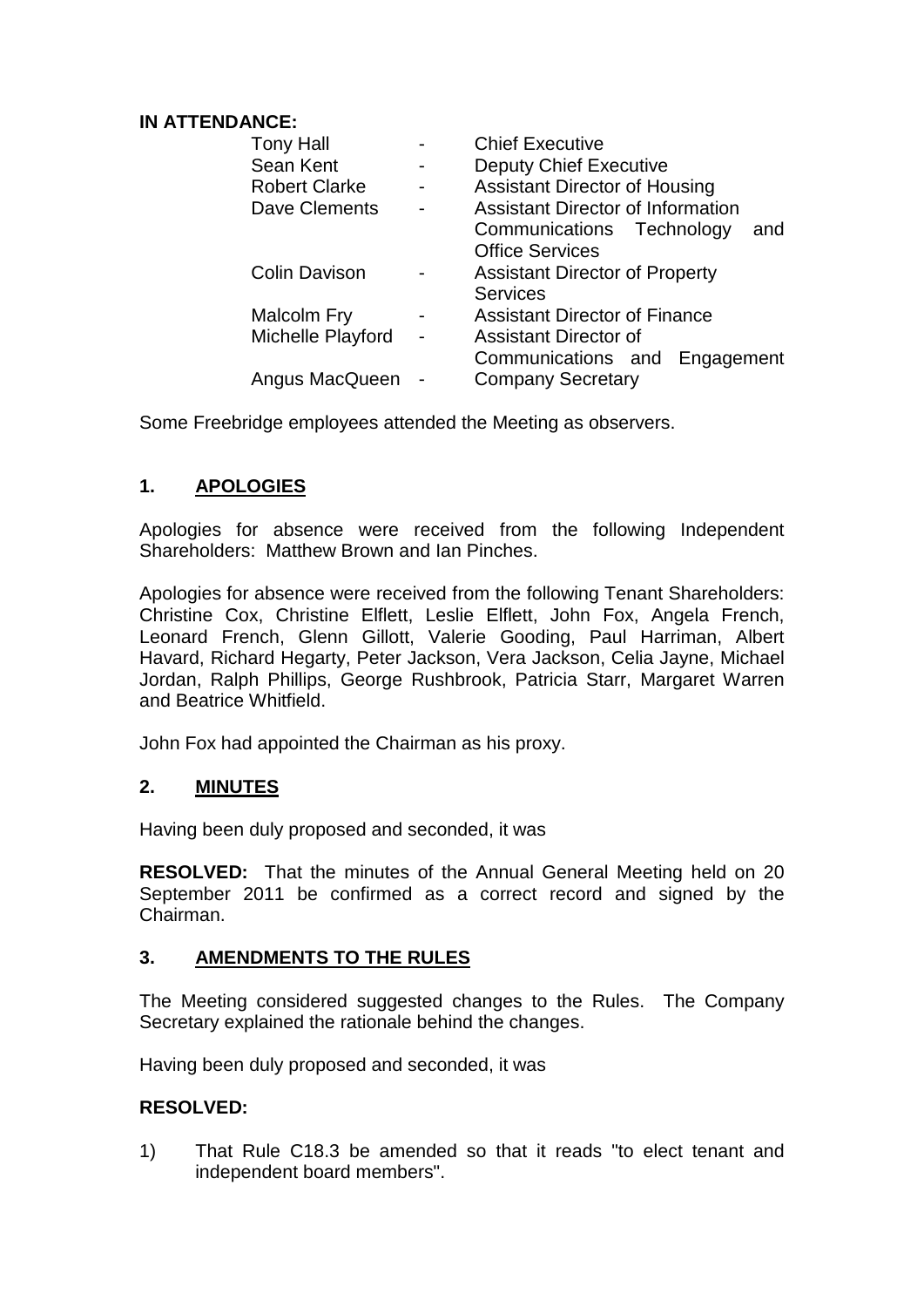2) That Rule D8.3 be deleted in its entirety and replaced with a new rule D8.3 which reads:

> "If at an annual general meeting, the candidates for election as tenant board members (who shall be selected in accordance with the Association's board recruitment policy from time to time) do not exceed the number of vacancies on the board the chair shall declare those candidates to have been duly elected unless the meeting resolves not to accept such appointment. If the number of candidates exceed the number of vacancies the meeting shall elect the tenant board members by ballot in such a manner as the chair directs."

3) That Rule D8.4 be deleted in its entirety and replaced with a new rule D8.4 which reads:

> "In an election at a general meeting every shareholder present in person or by proxy shall have one vote for every vacancy but shall not give more than one vote to any one candidate. Votes shall be counted in accordance with rule C9.2."

4) That a new Rule D8.5 shall be inserted which reads:

"In casting their votes in an election, shareholders shall endeavour to ensure that the board possesses the quality, skills and experience which the association has from time to time determined that it requires."

5) That Rule D9.3 be amended so that it reads:

"If at an annual general meeting, the candidates for election as independent board members (who shall be selected in accordance with the Association's board recruitment policy from time to time) do not exceed the number of vacancies on the board the chair shall declare those candidates to have been duly elected unless the meeting resolves not to accept such appointment. If the number of candidates exceed the number of vacancies the meeting shall elect the independent board members by ballot in such a manner as the chair directs."

6) That Rule D11.2 be amended so that it reads:

"In addition a candidate who is not retiring as an independent board member or a tenant board member must be nominated in writing by a shareholder and recommended by the board."

### **4. THE BOARD'S ANNUAL REPORT TO THE ANNUAL GENERAL MEETING**

The Meeting received the Board's Annual Report, which included the following: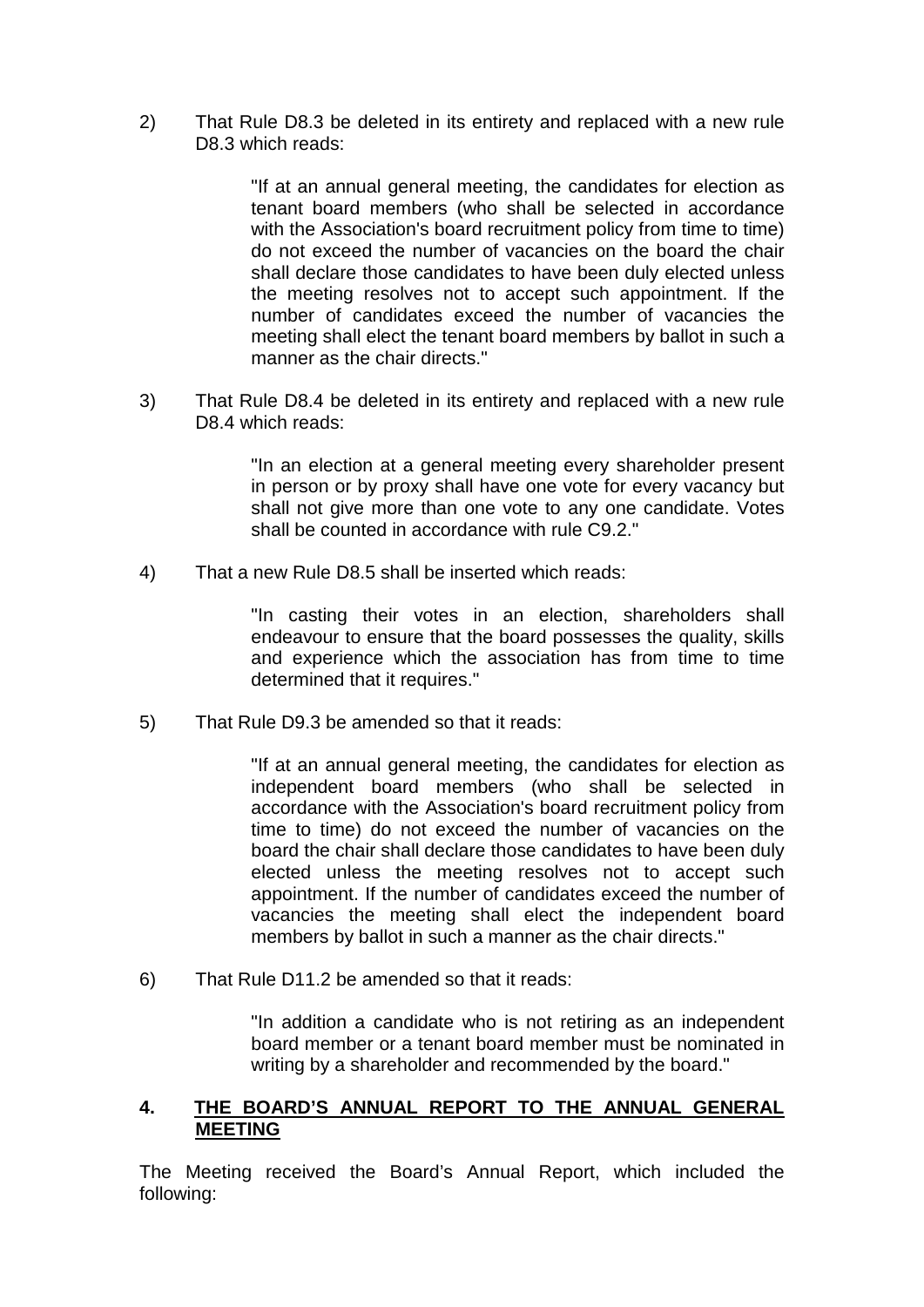- financial statements for the period to 31 March 2012, including:
	- o the revenue accounts and balance sheet for the last accounting period
	- o the Auditor's report on those accounts and balance sheet
	- o the Board's report on the affairs of the Association
	- o the Board's statement of the values and objectives of the Association
	- o a statement of the current obligations of Board Members to the Board and the Association
- a statement of the skills, qualities and experience required by the Board amongst its members
- the Policy for admitting new shareholders
- the Board's report on the Community Empowerment Strategy.

## **5. APPOINTMENT OF AUDITOR**

Having been duly proposed and seconded, it was

**RESOLVED:** That Grant Thornton LLP be reappointed as Auditor of the Association.

# **6. APPOINTMENT OF INDEPENDENT BOARD MEMBERS**

The Chairman referred the Meeting to the report of the Chairman of the Board Member Recruitment Panel, which was included with the agenda. The report explained the background to the Board's recommendations in respect of the appointment of Independent Board Members.

The Chairman said that, with effect from this Meeting, Michael Jervis was standing down as an Independent Board Member. Mr Jervis had served on the Board since Freebridge had been established in anticipation of the housing stock transfer that had taken place in 2006. The Chairman thanked Mr Jervis for his hard work on behalf of Freebridge, and wished him all the best for the future.

The Chairman highlighted that the Board was recommending that Frazer Clement replace Mr Jervis on the Board. Mr Clement would assume the term of office held by Mr Jervis; this had one year left to run, until the 2013 AGM.

Having been duly proposed and seconded, it was

### **RESOLVED:**

1) That Ray Johnson be reappointed as an Independent Board Member until the 2015 AGM.